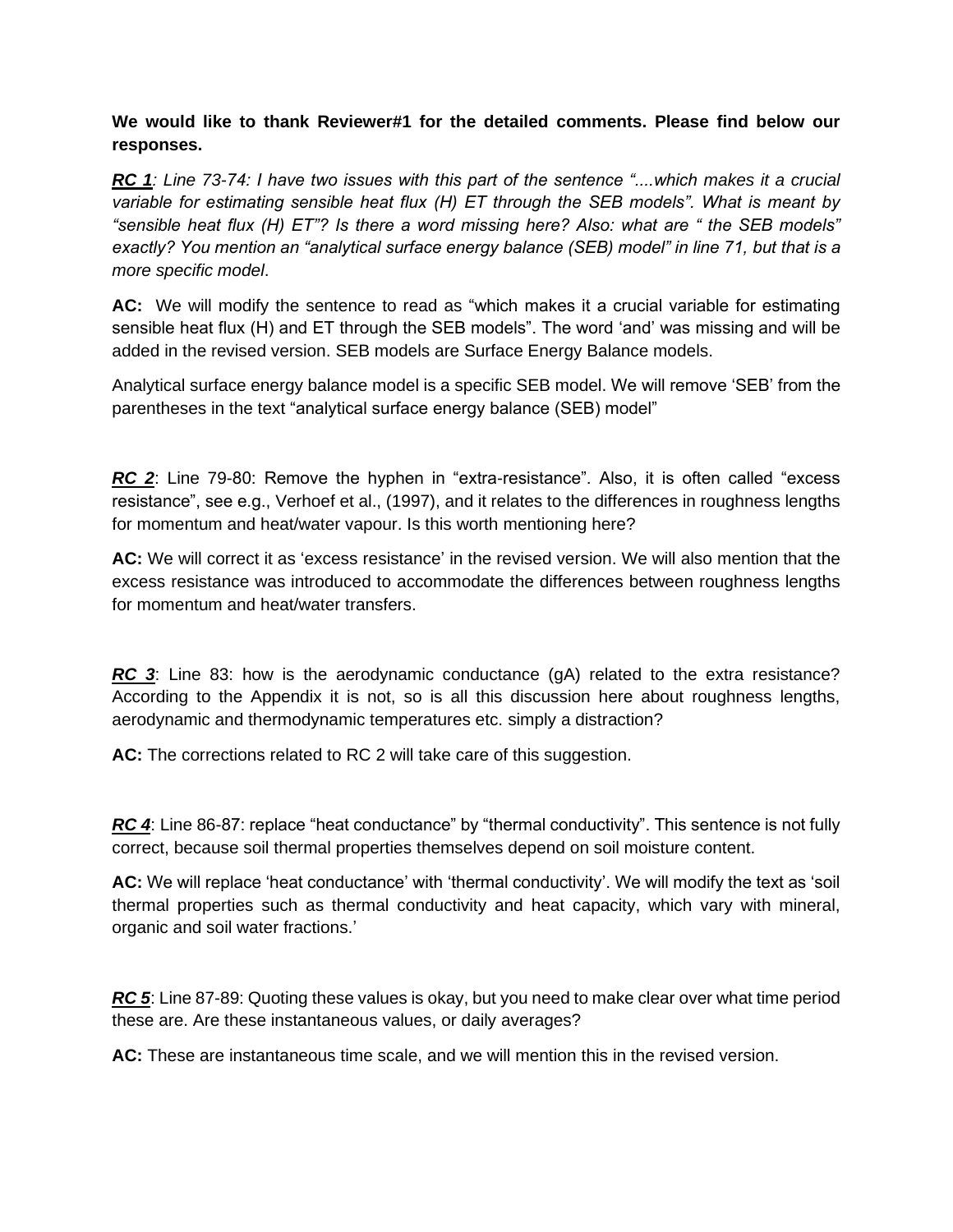*RC 6*: Line 99 -102: You seem to be comparing apples and pears here? i.e., a mechanistic G model with an analytical SEB model? This feels a bit contrived.

**AC:** We are not comparing mechanistic G model with analytical SEB model. We mentioned about coupling a mechanistic G model with an analytical surface energy balance model for estimating evaporation. Thermal remote sensing-based evaporation estimation through SEB models commonly use empirical sub-models of G and these G sub-models are run in a stand-alone mode. Despite the utility of mechanistic G models is demonstrated in different studies, no thermal remote sensing-based evaporation study attempted to couple such a mechanistic G model with a SEB model. Therefore, the major goal of this work is to couple the mechanistic G model of Murray and Verhoef (2007) with an analytical surface energy balance model, STIC. This text will be added in line 99 – 102.

*RC 7*: Line 103: What is meant with "Recognizing the significant conclusions of..". ? Did you mean "Based on/in light of the conclusions.."?

**AC:** Yes. We agree to replace "Recognizing the significant conclusions of.." with "Based on/in light of the conclusions.."

*RC* 8: Line 105: What exactly is meant by "...complement the overarching gaps in SEB modelling"?

**AC:** The overarching gaps are, (i) accurate estimation of G and ET in sparse vegetation, (ii) testing the utility of coupling a thermal inertia-based G model with analytical SEB model for accurately estimating G and ET, and (iii) detailed evaluation of a coupled G-SEB model at the ecosystem scale. We will mention this before the sentence containing text "……complement the overarching gaps in SEB modelling". We will replace the word 'complement' by 'mitigate' in the revised version.

*RC 9*: Line 107: Is an "analytical ET model" the same as a "SEB-model'? ("new coupled G-SEB model"). And how does this fit with "Remote sensing-based ET models". The whole introduction has been written in this very woolly fashion.

**AC**: We will modify the text "analytical ET model" with "analytical SEB model". The analytical SEB model is STIC, and in the present study, STIC is coupled with a TI-based mechanistic G model. This coupled SEB-G model is known as STIC-TI model. We will mention this after line 107 and before the start of new paragraph.

We will modify the text **'**Remote sensing-based ET models' as **'**Remote sensing-driven SEB models for evapotranspiration (ET) estimation'.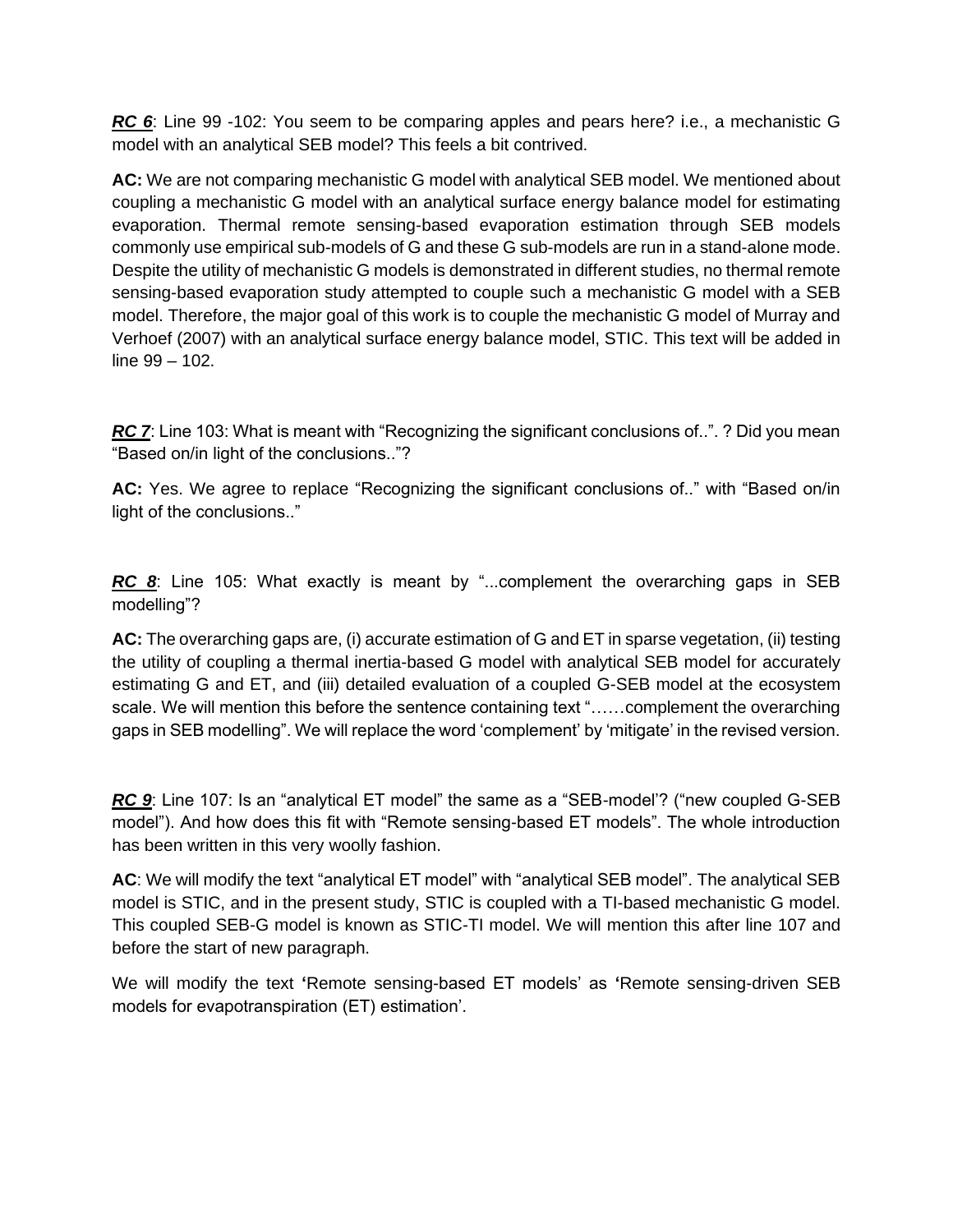*RC 10*: Line 117: "...any information of deep soil temperature or daily temperature amplitude". Do we need deep soil temperature to calculate an estimate of G? Also: what temperature amplitude are you actually referring to here?

**AC:** We will modify the text as "…..any information on soil temperature". The TI-based G model does not require any deep soil temperature and it requires daily amplitude of surface soil temperature to compute noontime instantaneous G for a given day.

*RC 11*: Line 127-128: "When LE is reduced due to soil moisture dry-down and water stress, both G and TS tend to show rapid rise".. A rapid rise over what period? During the day? A season a year? Multiple years? Another illustration of the imprecise language used throughout this manuscript.

AC: We mean here rapid intra-seasonal rise of G and T<sub>s</sub>. We will modify the text as: "When LE is reduced due to soil moisture dry-down and water stress, both G and  $T<sub>S</sub>$  tend to show rapid intraseasonal rise"

*RC* 12: Line 133: What is meant by "day-night TS"? Is this day minus night TS? Is this not the same as amplitude (x 2)? Line 135: It should be "has so far"

**AC:** We will replace day-night Ts with "noontime and nighttime Ts" to avoid confusion. Soil temperature amplitude computation for TI-based G modeling is given in section 3.1.1.1. We will replace 'is so far' with 'has so far'.

**RC 13:** Line 157-158: What are these "contemporary empirical models'? Also: Later on you say that you are not comparing to SEB models (line 167). Then why exactly were these discussed in so much detail in the introduction?

**AC:** Here, we intend to say conventionally used empirical G models. We will modify text as **'**conventionally used empirical G models' instead of 'contemporary empirical models' to avoid confusion.

*RC 14*: Line 162: Most of the readers will not have heard of mulga vegetation. Can you explain it briefly between brackets?

**AC:** Mulga is the name given to woodlands and open-forests dominated by the mulga tree (*Acacia aneura*). We will explain this in the revised version.

*RC 15*: Line 173: "The present study was conducted at nine flux tower sites". To me this means that you were running your models while being physically based at these sites. Can you not say".. used data from nine flux tower sites.."?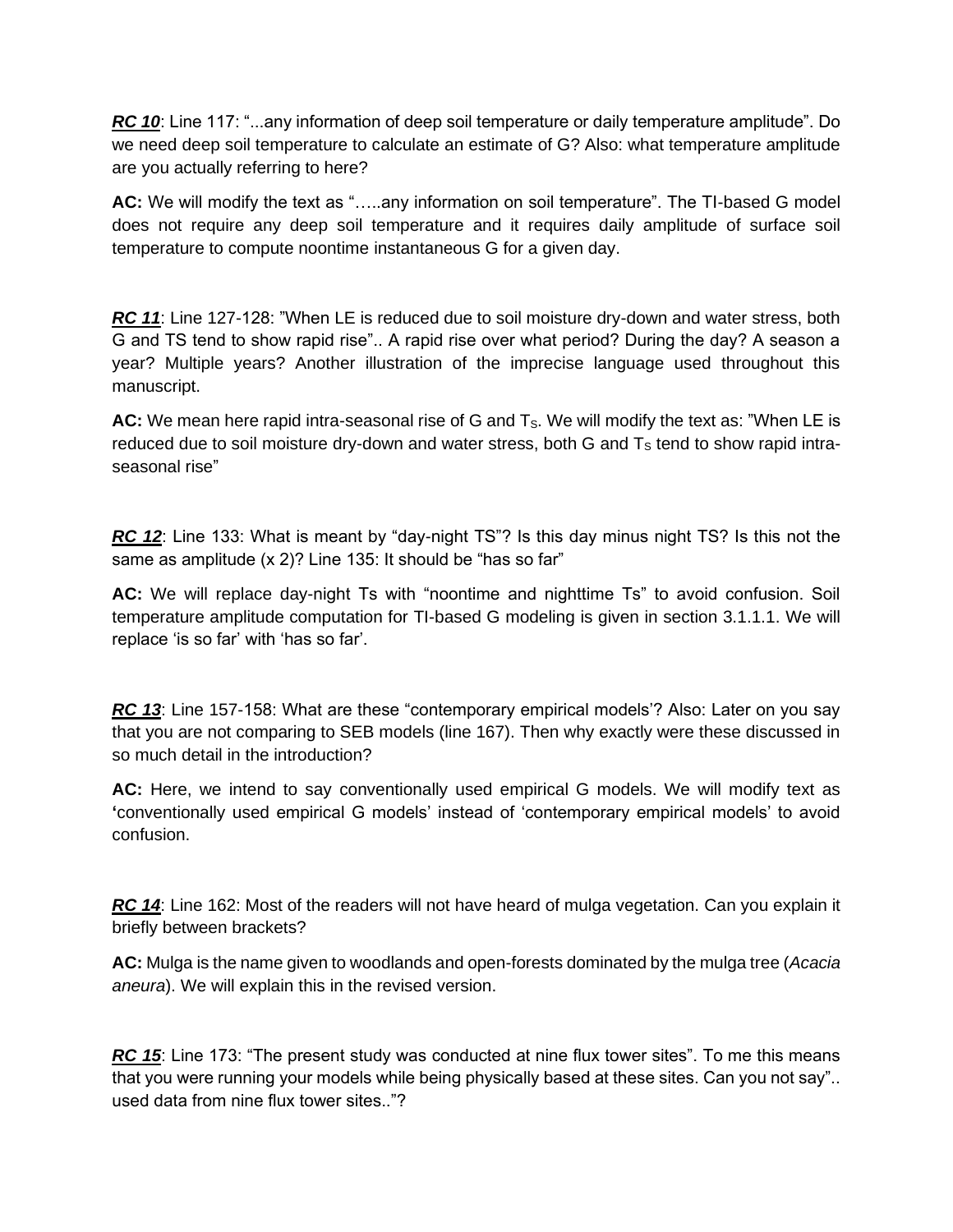**AC:** We will modify the text as "The present study was conducted using data from nine flux tower sites"

*RC 16*: Line 181-182: Did you mean "The fetch-to-height ratios of EC towers? and what is meant with "representing 90% of fetch area". Please read a paper or 2 on these topics and express it properly. Perhaps you meant that 90% of the vegetated area was within the footprint of the mast? Or something along those lines?

**AC:** The flux footprint for EC towers in India varied from 500m-1km (Bhat et al., 2019). In the present study, about 90% of the fluxes came from an area within 500 m to 1 km from the EC tower. This represents that relative contribution of the vegetated land surface area to the flux is close to 90% (Schmid, 2002; Vesala et al., 2008). The remaining few percentage of flux is coming from an area beyond the flux footprint.

*RC 17*: Line 192: This reads as if there were 4 towers in total.

**AC:** In the beginning of section 2.1, it is clearly written as "……at nine flux tower sites (four sites in India; three sites in Australia; two sites in USA) equipped with Eddy Covariance (EC) measurement systems. So, there should not be any confusion that 4 towers in total.

*RC 18*: Line 195: "on privately owned land". Is this relevant??

**AC:** We will remove the text "on privately owned land".

*RC 19*: Line 227: What does it mean "SEB measurements were carried out"..? Did you mean EC measurements? Or Rn too? Certainly not G because one can't measure this above ground.

**AC:** We intend to say measurements of H, LE fluxes from EC systems and Rn from net radiometers. We will modify the text accordingly.

*RC 20*: Line 228-231: These measurements heights mean nothing if you don't also give the vegetation heights...

**AC**: Average heights of vegetation are 1.15 m at IND-Naw, 1 m at IND-Jai, 1.23 m at IND-Sam, 1.5 m at IND-Dha, 6.5 m at AU-Asm, 15m at AU-How, 7 m at AU-Ade; 2m at US-Ton, 1.5m at US-Var.

We will add this information for each site in the revised manuscript.

*RC 21*: Line 236: soil temperature at what depths?

**AC:** -0.1m (IND-Dha); -0.15m (AU-Ade); (-0.02, -0.06m) (AU- ASM); -0.08m (AU- How) -0.02m, -.0.04m, -0.08m, -0.16m (US-Ton, US-Var)

This information is already included in Table A2 of Appendix.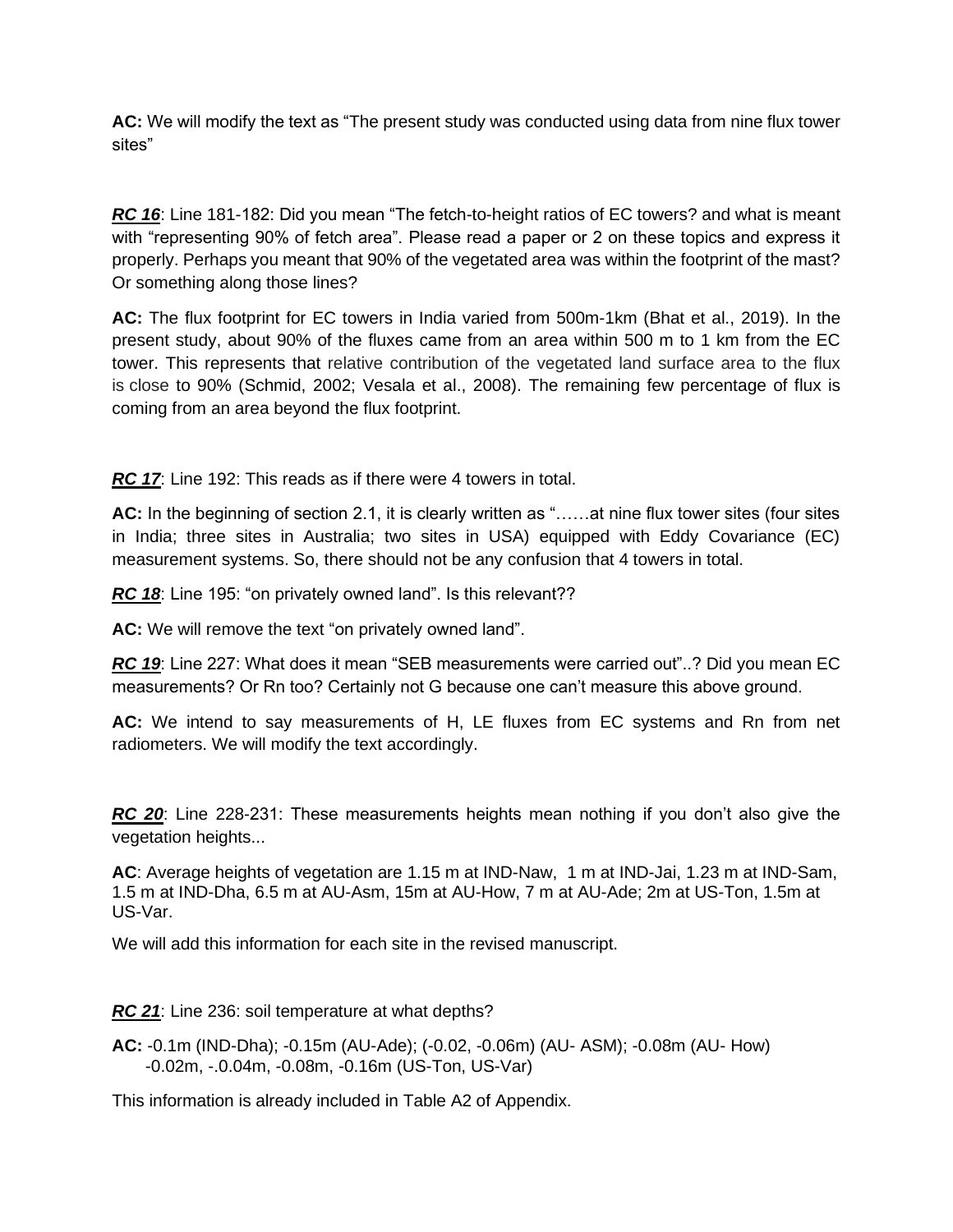*RC 22*: What is meant by "noon-night land surface temperature" and why is this not apparent from the entries in Table 2? Why not just say "LST at 1.30 pm and am"?

**AC:** We will mention land surface temperature at 1.30 pm and am instead of noon-night land surface temperature. We will also mention Ts at 1.30 pm and am in Table 2.

*RC 23*: Line 269: Why exactly do you need land surface emissivity and albedo for that matter? I guess to calculate Rn? You need to refer forward to Chapter 3 then, or describe the methods first, then the data?

**AC:** We needed land surface emissivity and albedo for computing Rn. The Rn model is described in Appendix B. In addition, albedo is required to develop model for soil temperature amplitude. This has been mentioned in section 4.1.

We have used products of MODIS Aqua LST, Emissivity, albedo, NDVI as key variables to SEB modeling. As suggested by R1, it will be appropriate to keep a brief account of their generation / retrieval process as sub-section 3.2 of section 3. In that case present sub-section of 3.2 will be 3.3. Therefore, the relevant text given in sub-section 2.2.2 will be shifted to new sub-section 3.2.

## *RC 24:* Line 296: What are "moisture constants"?

**AC:** We mean soil moisture characteristic limits. We will modify the text accordingly.

*RC 25:* Line 290: there is a long list here of 5 noteworthy features of the STICS-TI model, but some of them are phrased inaccurately and it is hard to picture what is actually meant, because the theory has not yet been presented... Maybe describe the theory first?

**AC:** We agree that those 5 noteworthy features should be presented after describing the theory. We will transfer the sentences from line 290-297 after the section 3.2.1. We will modify the points as follows.

The noteworthy features of STIC-TI are: (1) estimating G by modifying the mechanistic MV2007- TI model using noon and midnight TS information from thermal remote sensing observations available through polar orbiting satellite platform (e.g. MODIS Aqua), (2) coupling the mechanistic MV2007-TI G model with STIC1.2 to simultaneously estimate surface moisture availability (M), G, and SEB fluxes, (3) introducing water stress information in G to better constrain the aerodynamic and canopy-surface conductances as well as the SEB fluxes, (4) derivation of amplitude of ecosystem-scale surface soil temperature (from top soil to 0.1 m soil depth).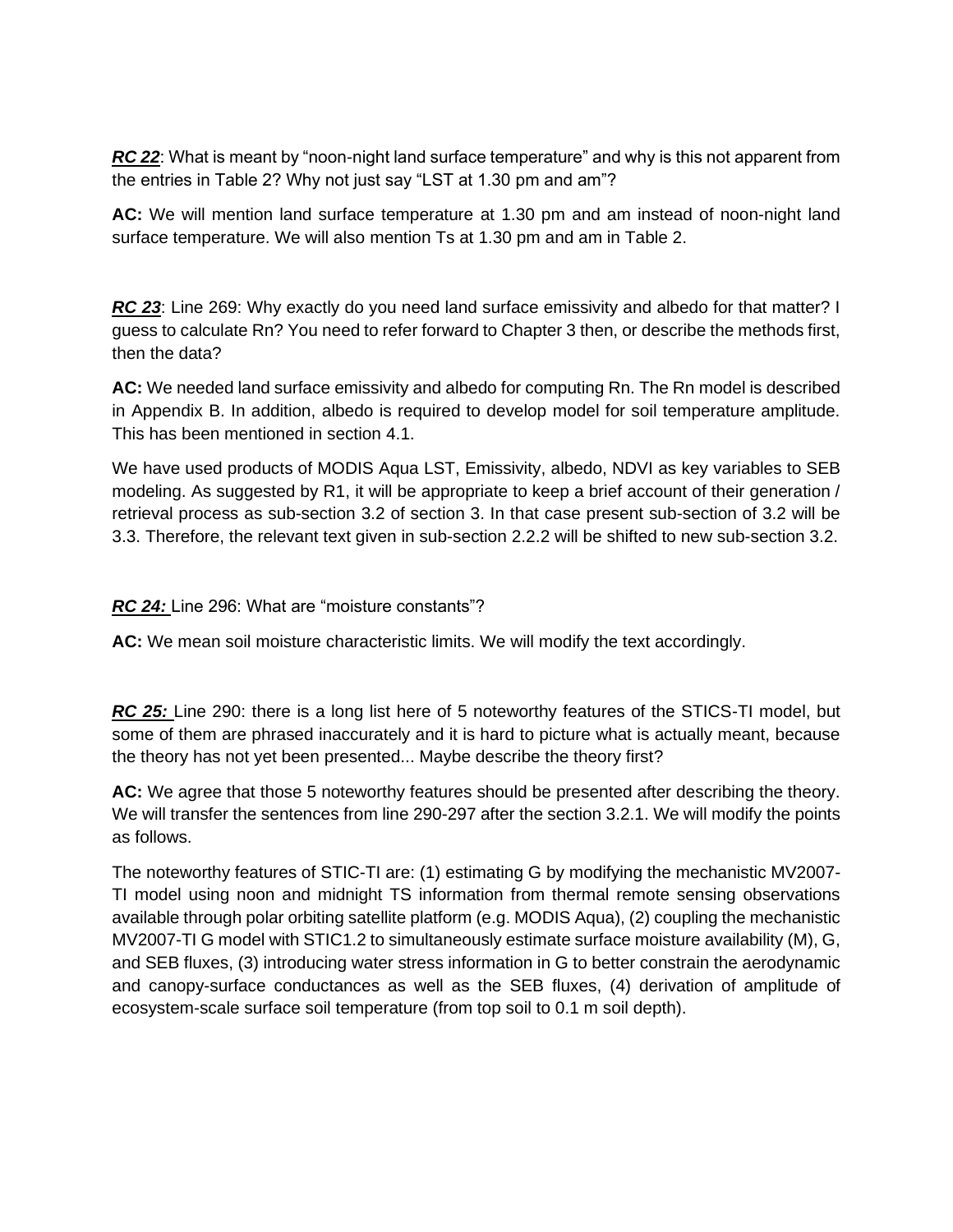*RC 26*: Line 308-309: what exactly is meant by "surface soil temperature amplitude (within 0.1 m from the soil top"? Is this any soil temperature between the soil surface at 10 cm depth? Or the integrated/average soil temperature?

**AC:** It is average soil temperature between surface to 10 cm depth.

*RC 27*: Line 310: I thought it was 1.30?

**AC:** It is 1.30 indeed. We will correct this in the revised version.

*RC 28*: Line 327-328: ... "decreases with depth to become close to zero until the damping depth where soil temperature is almost invariant through day-night called deep soil temperature". This is not my soil physical understanding? The amplitude is still 30% or so at damping depth?

**AC**: We agree with reviewer suggestion on this. We will modify the text to read as "where the amplitude is maximum at the surface and it gradually decreases with depth to become 37% of surface amplitude until the damping depth (Hillel, 1982)." However, at deeper depths, soil temperatures remain constant with time and do not show much fluctuations as compared to surface or near-surface soil temperatures. This invariant soil temperature is called deep soil temperature (Mihailovic et al., 1999). We will add this sentence after the above-mentioned quoted text.

The soil depth of deep soil temperature is higher than the damping depth.

*RC 29*: Line 339-340: ..." TSTmin is thus close to deep soil temperature as well as minimum soil temperature of other sub-surface soil layers". What evidence do you have for this statement? I am not sure that this (always) holds?

**AC:** We agree with this comment. This sentence will be deleted in the revised version.

*RC 30*: Line 340-342: "Both TSTmin and TSTmax represent ....lower and upper boundary conditions of soil heat flux conducting through topsoil at noontime" I do not understand this statement? The soil heat flux will be determined by the gradient in soil temperatures at two depths, at the same time??

**AC:** This sentence will be deleted in the revised version.

*RC 31*: Line 379: I think you mean "soil moisture contents", not "soil moisture constants"? Or did you mean to say that they are parameters that remain constant?

AC: We mean θ<sub>fc</sub>, θ<sub>\*</sub>, θ<sub>wp</sub> are the characteristic volumetric soil moisture content at field capacity, maximum retentive capacity and permanent wilting point corresponding to soil water potentials at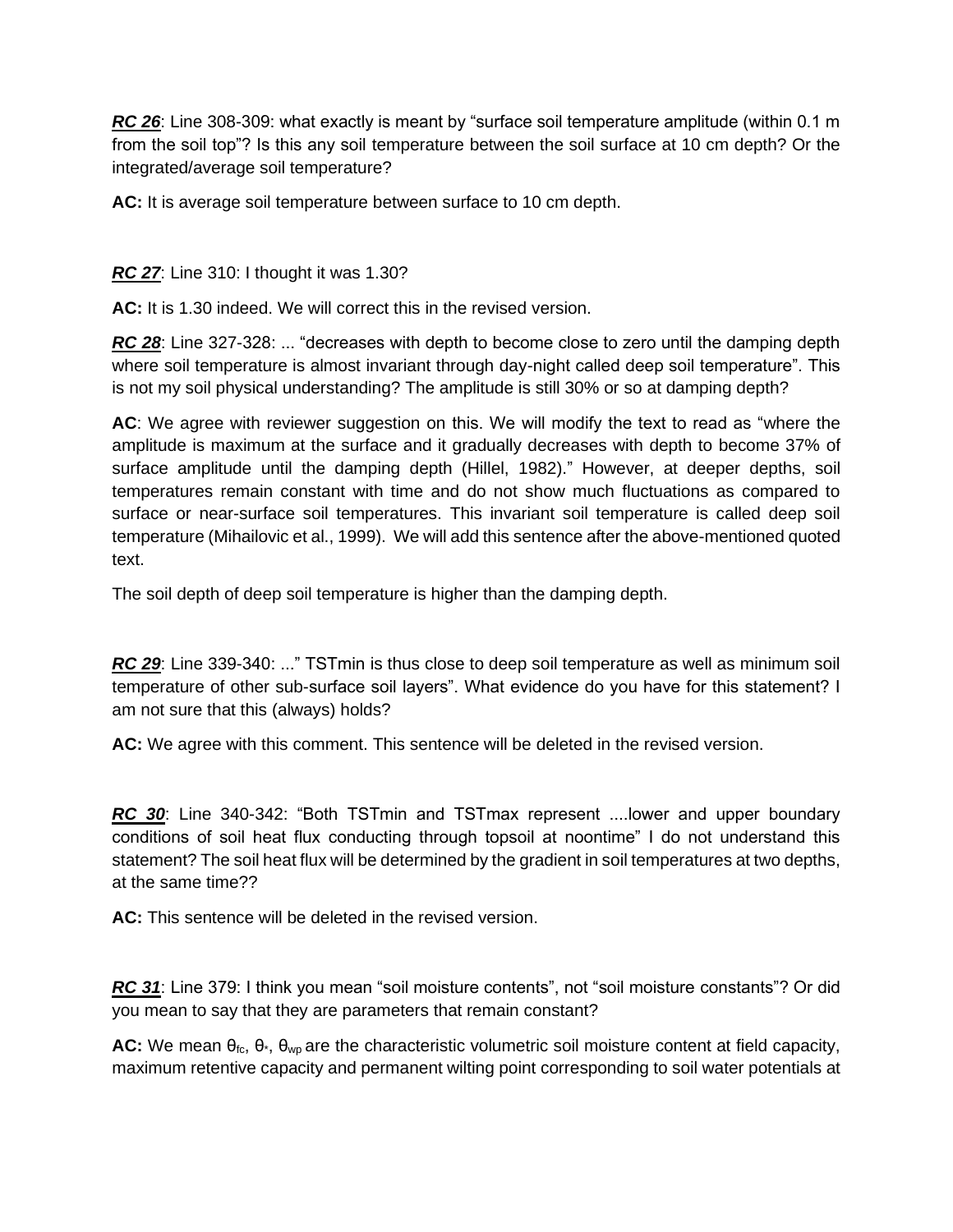-33 kPa, 0 kPa and -1500 kPa, respectively. We will modify the text in Line 379 in the revised version.

*RC 32*: Line 393-410: Despite the fact that I have reviewed the STICS approach a number of times (and each time I expressed my bewilderment at the 'moisture equation') I still do not understand how you estimate M (Eq. 9), that is clearly a below-ground soil moisture related equation, for variables that are related to atmospheric moisture that is above ground? Also, why do you rearrange Eq. 6 in terms of M' if you are then still deriving M in Section 3.1.1.3?

**AC**: Equation 9 is a classical expression for estimating soil moisture availability (M) from the observations of actual soil moisture, soil moisture at the field capacity and permanent wilting point, respectively. The thermal inertia equation (eq. 6) was rearranged in terms of M to arrive at equation 9, and M is unknown here. Therefore, the estimation of M is done according to the procedure mentioned in 3.1.1.3, through which STIC is coupled with TI-based estimation of G. In the revised version, we will make this description more explicit.

*RC 33*: Line 416: Le and H are not conductances? They are fluxes! What is meant here? I believe the word 'and' is missing after the comma. Also, how were the conductances calculated? No detail is given about this?

**AC**: We intend to say that the initial estimates of conductances, LE, and H are obtained. The word 'and' is missing indeed. We will modify this section description as follows:

From the initial estimates of Gi(eq. 2) and RNi (equations in Appendix B), initial estimation of LEi and Hi were obtained through the PMEB equation. **The initial conductances for estimating H and LE through the PMEB equation was obtained by solving the state equations as described in the Appendix.** The process was then iterated by updating  $T_{0D}$  [T<sub>0D</sub> = T<sub>D</sub> +  $(yLE/pc<sub>p</sub>qs<sub>1</sub>)$ ] and M in every time step (as mentioned in Mallick et al., 2016, 2018a), and reestimating G<sub>i</sub>(using eq. 3), net available energy  $(RN_i-G_i)$ , conductances, LE<sub>i</sub>, and H<sub>i</sub>, until stable estimates of LE<sup>i</sup> were obtained. The conceptual block diagram and algorithm flow of STIC-TI is shown in Fig. 3a and Fig 3b, respectively.

*RC 34*: Line 429 (Figure 3). Is surface emissivity not used to calculate net radiation?

**AC:** Yes, surface emissivity was used to calculate net radiation. In the revised version, we will incorporate surface emissivity in the block showing inputs in Figure 3.

*RC 35*: Line 481: I am not sure that I fully understand the caption for Fig. 5b. How are the different years denoted?

**AC:** We will modify the caption for Fig. 5b as "Validation of the ecosystem-scale estimates of A from the above functions over different ecosystems"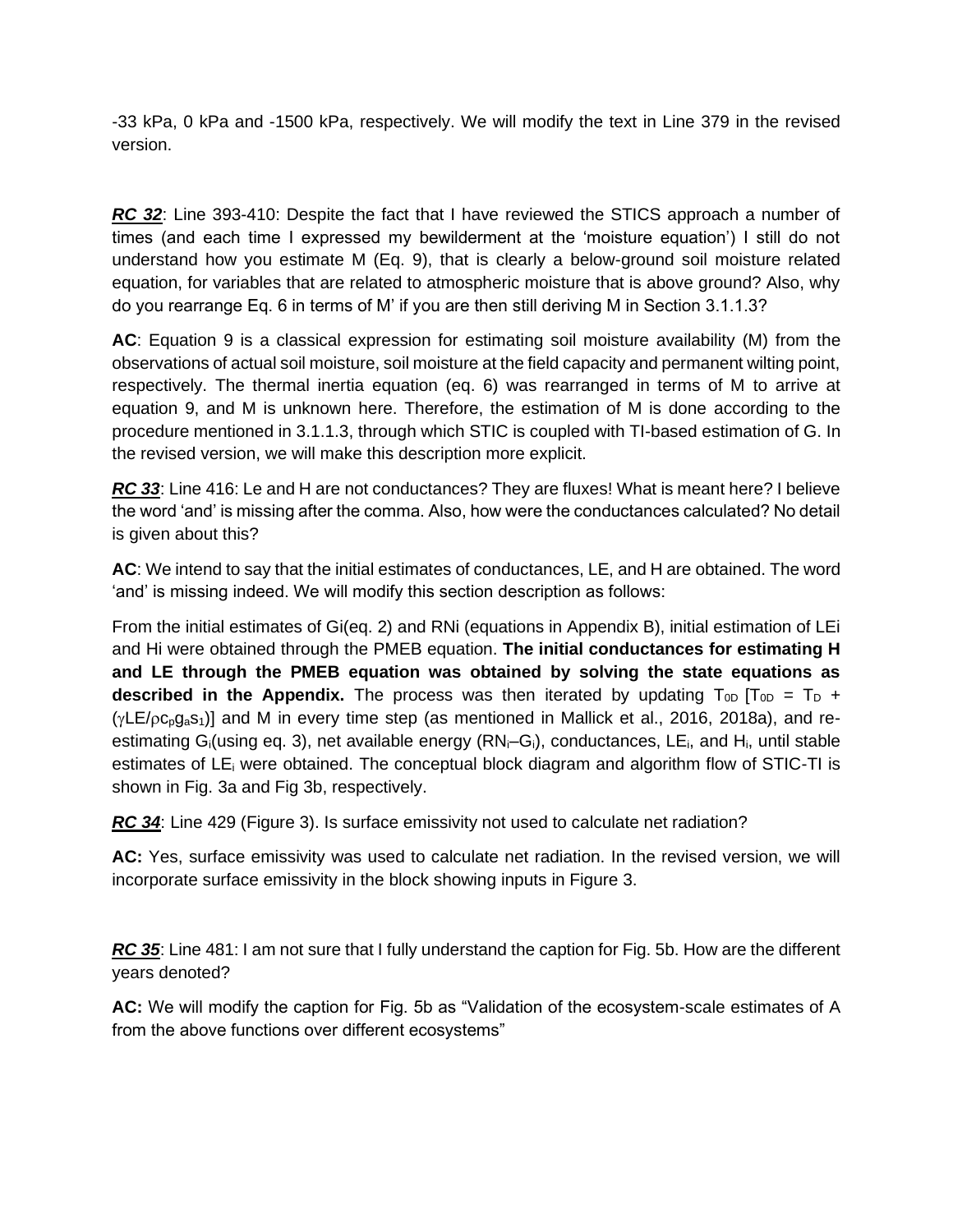*RC 36*: *Line 520: Figure 7. It is actually not clear to me what these data are exactly. These are instantaneous values but for what time? You have used noon and midnight Ts values here, but your Gi cannot be a daily average because its G values would be much smaller. You mention noon time in the text, so I guess this must be it.*

**AC:** These are noontime (1.30 pm) Gi estimates. We will modify in the caption of Figure 7 accordingly to read as 'Validation of STIC-TI derived noontime (1.30 pm) Gi estimates with respect to in-situ measurements in different ecosystems.

*RC 37*: *Figures 10 & 11 look promising, but of course all these efforts only give you one value of the fluxes (around noon) for each day. How useful is this?*

**AC:** Ideally diurnal latent heat fluxes are needed to estimate daily evapotranspiration (ET). In a cloudless day, the diurnal variation of latent heat flux between sunrise to sunset has sinusoidal pattern with its amplitude or peak corresponding to around noontime. Several studies revealed (Mallick et al, 2009, Bhattacharya et al, 2010) that the noontime latent heat flux computed through SEB model from polar orbiting remote sensing observation during a day can be converted to daily ET (in terms of mm depth of water) through sinusoidal integration. Validation of daily ET through such method is found to be close to in situ ET measurements. Therefore, validation of noontime LE and H fluxes and their accuracies are also very useful.

*RC 38*: *Should Fig. 12 be part of the results section? Also why are you not plotting thermal intertia on the y-axis versus M? That would make more sense? Finally why are we not seeing the flattening off of the curve at large M values? And why is there so much scatter? Because of the different soil types at the different sites?*

**AC:** Figure 12 is put in the discussion to highlight the reasons for reduced sensitivity of G due to Ts uncertainties. However, we agree with the suggestion to put thermal inertia in y-axis of Fig 12a. Overall, we will modify Figure 12 in the revised version which will be as follows:

- (i) We will merge Fig. 12 (a) and (b): thermal inertia in y-axis and noontime Ts in x-axis with color segregation according to M. The plot of thermal inertia versus Ts is flattening due to the effects of M and we see so much scatter due to different soil types across the sites.
- (ii) We will merge Fig. 12 (c) and (d): G in y-axis and Amplitude (A) in x-axis with color segregation according to the thermal inertia.

The description in the text will be modified accordingly.

*RC 39*: *Line 685-687: "...this is the first ever implementation of a coupled G-SEB model that does not require any empirical parameterization of aerodynamic and canopy-surface conductance". I am somewhat confused by this statement. I thought you were calculating g\_A and g\_S? I see equations for these in the Appendices?*

**AC:** We are directly estimating ga and gs by solving the state equations as mentioned in the manuscript (Line 1093 to 1124). While the estimation of ga does not require any parameterization of surface roughness and atmospheric stability, estimation of gs does not involve any empirical